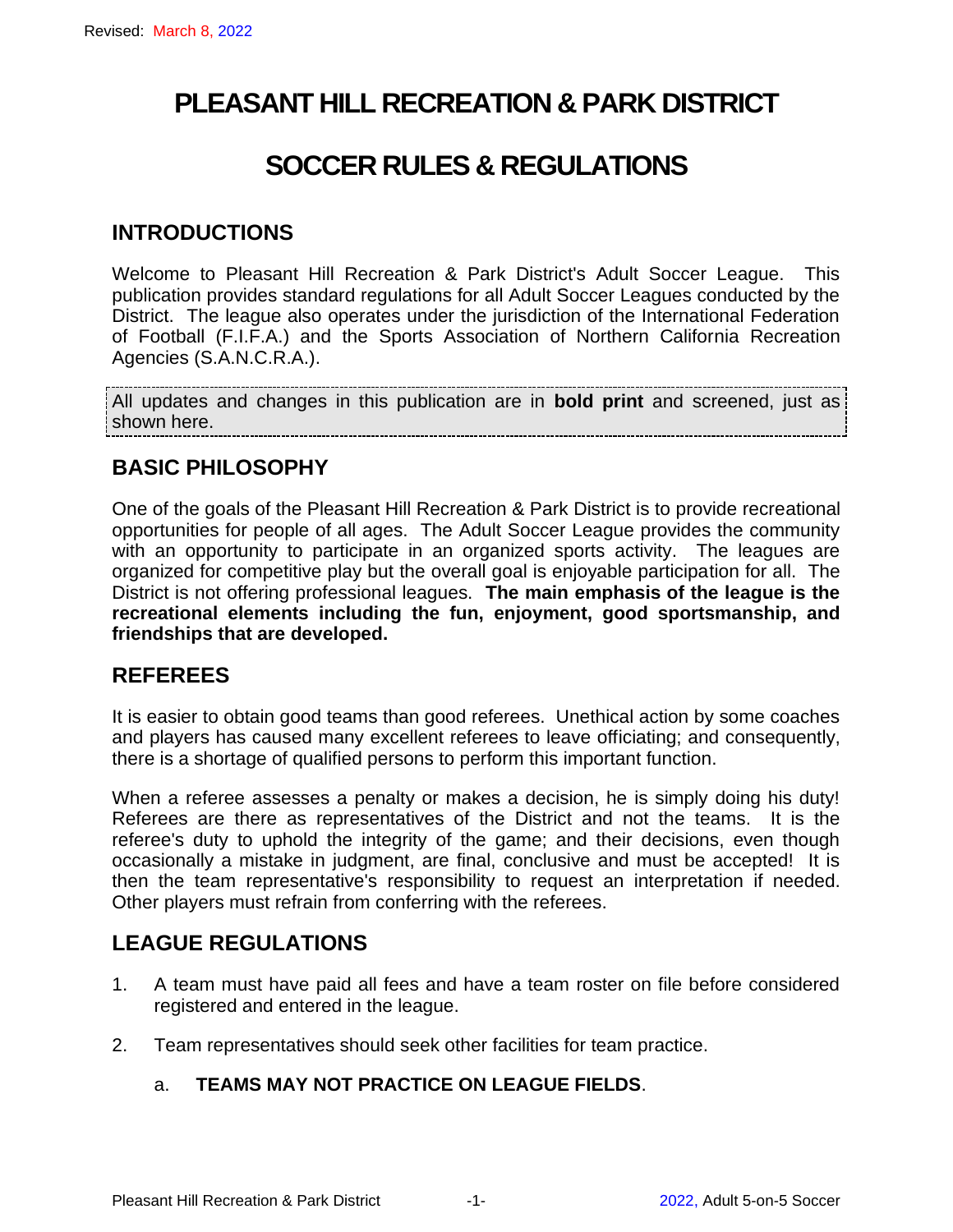- b. All teams must honor use permits by other users of District facilities (e.g. Pleasant Hill Baseball Association, Pleasant Hill/Martinez Soccer Association).
- c. Teams may **not** practice on **any** field after it has been prepared for games.
- d. Teams may not use any field when it is raining or the field is wet.
- 3. The Recreation Supervisor has the option of moving players or teams to whatever league and day of play he deems is in the best interest of providing a balanced program.
- 4. The Recreation Supervisor may, because of conditions beyond his control, change or revise the league schedules.
- 5. After the first regular scheduled game, all teams forfeit the right to their entry fees unless the entire league is disbanded, whereby all teams will be refunded their entry fee less all costs incurred by the league up to that point.
- 6. The Pleasant Hill Recreation & Park District reserves the right to establish rules and regulations at any time deemed necessary for the efficient operation of the league. Further, all rules and regulations will be interpreted by the District staff as deemed necessary to ensure a smooth and consistent program in keeping with the standards and intent of adult leagues.

# **TEAM AND PLAYER ELIGIBILITY**

- 1. A player may participate in the league only if the player's name, address, city he/she lives in, zip code, telephone number, driver license number and signature appear on the official team roster as filed with the Recreation & Park District.
	- a. Any player participating under an assumed name or false address will be considered an ineligible player and shall suffer suspension for the remainder of the season.

PENALTY: All games will be forfeited in which the ineligible player participated.

- b. Players must be eighteen (18) years of age or older and out of high school. Graduating high school players are not eligible to participate in the Spring league. Participation in the Summer and Fall leagues is permitted.
- 2. Roster Additions and Withdrawals:
	- a. All players added or withdrawn after the team's roster has been turned in to the office must be done on Pleasant Hill Recreation & Park District's "Add/Withdrawal Form."
	- b. Players may be added or withdrawn up till **5:00 p.m.** on game day at the Administration Office. The office is closed weekends and holidays.

c. An added player may not use a dropped player's non-resident fee after **March 15.**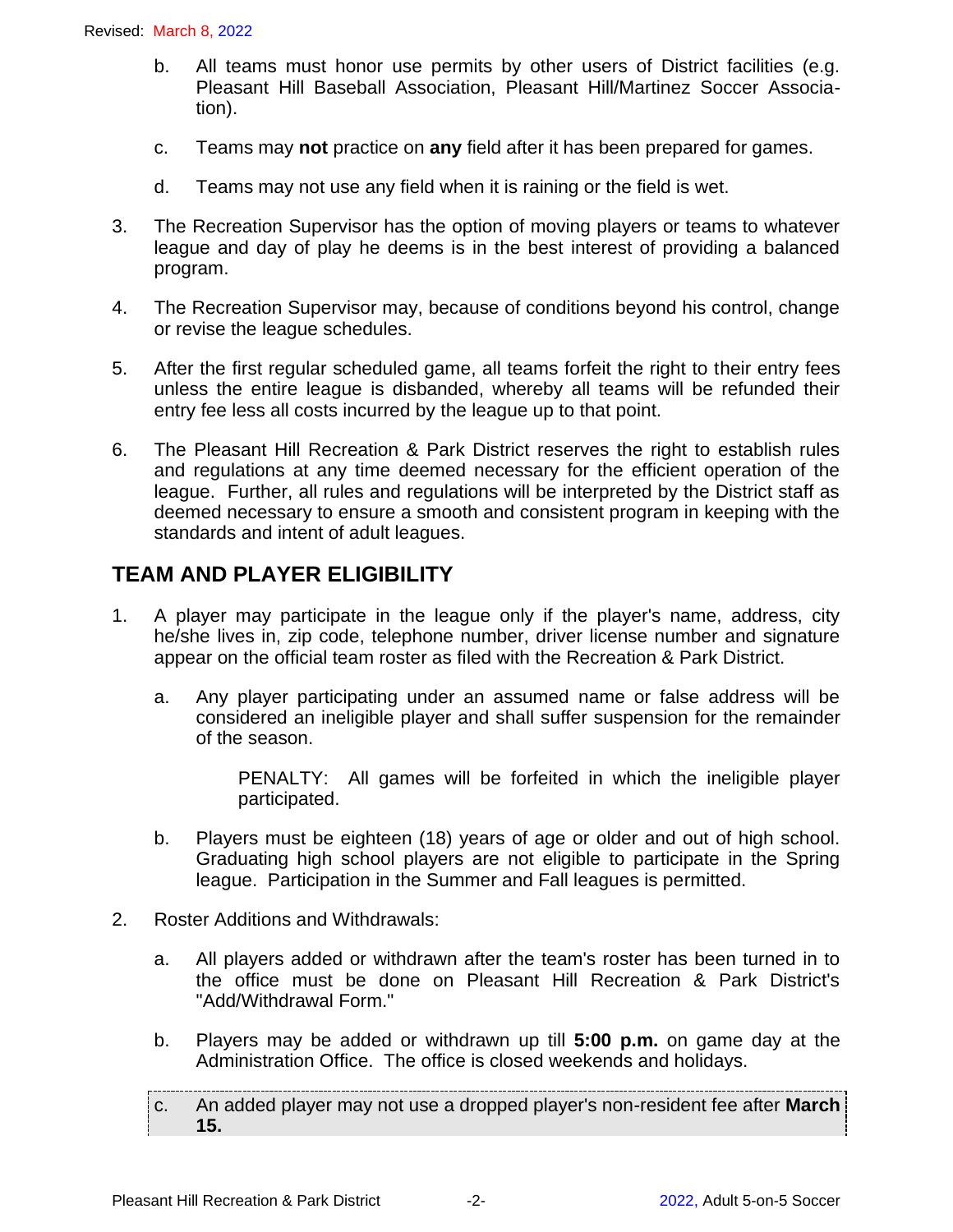d. Teams may carry a maximum of fourteen (14) players on their roster

#### e. **No roster additions or withdrawals may be made after the eighth league game**.

- 3. A player may only play in one (1) league and on one (1) team during any season in the Pleasant Hill Recreation & Park District's Adult Soccer League.
	- PENALTY: The player will be suspended for one calendar year of the date of the detection and all teams he/she played on will forfeit the games the player participated in.
	- EXCEPTION: A player may play on two teams as long as one and only one team is in the Co-ed league and the other is in the men's or women's league. Both leagues must have the same rating too (e.g. A, B, C, etc.) Teams must play on different nights.
- 4. The Recreation Supervisor maintains the prerogative to disqualify any player or team, at any time, if it is in the best interest of the league.

### **PROTESTS**

- 1. Only a regularly scheduled game may be protested. No protest based solely upon a decision involving the accuracy of a judgment on the part of the referee may be filed.
- 2. A protest will be considered only if the field supervisor, referee and opposing team representative are notified at the time of the dispute (before the ball is put back into play) and the game is officially recognized as being played under protest.
- 3. All protests must be submitted in writing to the Pleasant Hill Recreation & Park District, 147 Gregory Lane, Pleasant Hill, CA 94523, Attn: Soccer Protest. All protests must be submitted with a \$20.00 protest fee **within 48 hours** of the disputed game. The fee will be returned if the protest is found valid.
- 4. The protest should contain the following information:
	- a. Date, time and place of game.
	- b. Names of field supervisor, referee, teams and team representatives.
	- c. The rule and section of the Official Rule under which the protest is being made.
	- d. The decision and conditions surrounding the making of the decision.
	- e. All essential facts involved in the matter protested.
- 5. A \$20.00 fee (per player) will be required if a team requests the league to investigate an ineligible player. If the player is found to be ineligible, the fee will be returned.

**NOTE: All players should carry a drivers license or have it close by, e.g. in their car. Players must be prepared to show it to the field supervisor at all times. If it is out in the car, it must be shown to the field supervisor immediately after the game.**

6. In all cases, the ruling of the Pleasant Hill Recreation & Park District will be final.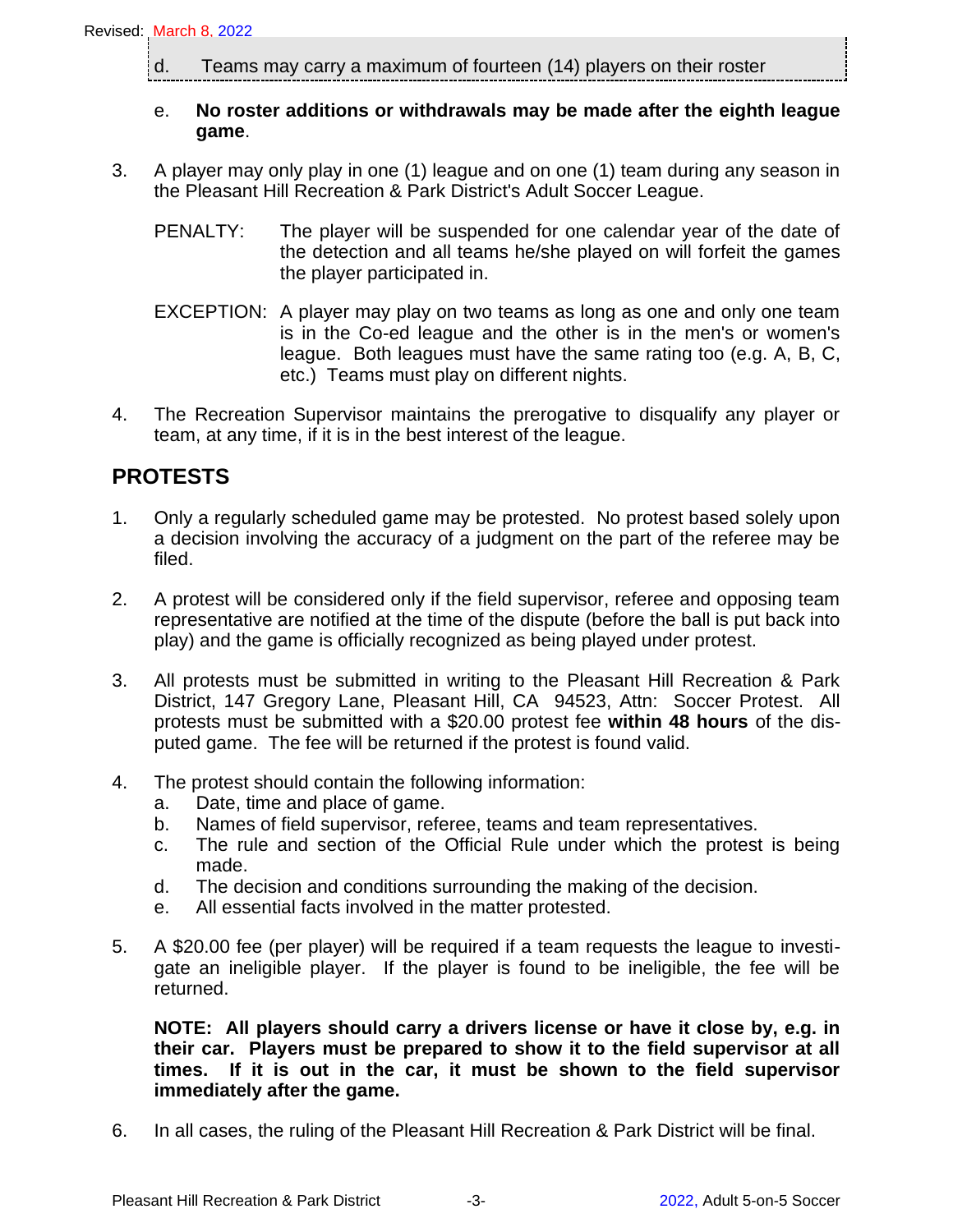### **EQUIPMENT**

The league will provide a game ball, field supervisor, referee**,** field maintenance, lights, rule packets, standings and results, and other such equipment or materials as required for the efficient conduct of the league.

### **SCHEDULE CHANGES**

- 1. TEAMS PLAYING IN MORE THAN ONE CITY: Pleasant Hill Recreation & Park District's schedules will not be adjusted to avoid conflicts with other leagues. Teams who enter more than one league do so at their own risk.
- 2. Games that have to be made up due to weather, power failure, or other circumstances, will be rescheduled following the end of league play or on the earliest possible day arranged by the Recreation Supervisor. Make-up games will be played in the order of postponement and may be played on a different weeknight or weekend day than the league regularly plays. If the games cannot be played, the win-loss records will be computed on the games actually played.
- 3. If a field referee fails to appear at any league game, the game will be postponed and made up according to the above rules on make-up games.
- 4. In the event that the league schedule cannot be completed within three (3) weeks of scheduled completion date, the Recreation Supervisor may declare the league completed. The league standings will be based on the teams' records at the time of the declaration. Each team will be refunded their share of entry fee money for games not played.

### **FINAL LEAGUE STANDINGS**

League champions will be the teams that complete the schedule with the best win–loss– tie record **(with 1 point for a win, 1/2 point for a tie, 0 points for a loss and -1 point for a forfeit loss)**. If teams are tied with identical point totals after completing the league schedule, the higher final standing will be awarded to the team:

- a. With fewer forfeits. (If a winner is not determined, all tied teams move to step b)
- b. With the best record in head to head competition. (If a winner is not determined, all tied teams move to step c)
- c. With the best divisional record. (If a winner is not determined, all tied teams move to step d)
- d. With the best record against common opponents finishing above the tied teams. (If a winner is not determined, all tied teams move to step e)
- e. With the best record against all common opponents. (If a winner is not determined, all tied teams move to step f)
- f. With the highest goal differential in head to head competition. (If a winner is not determined, all tied teams move to step g)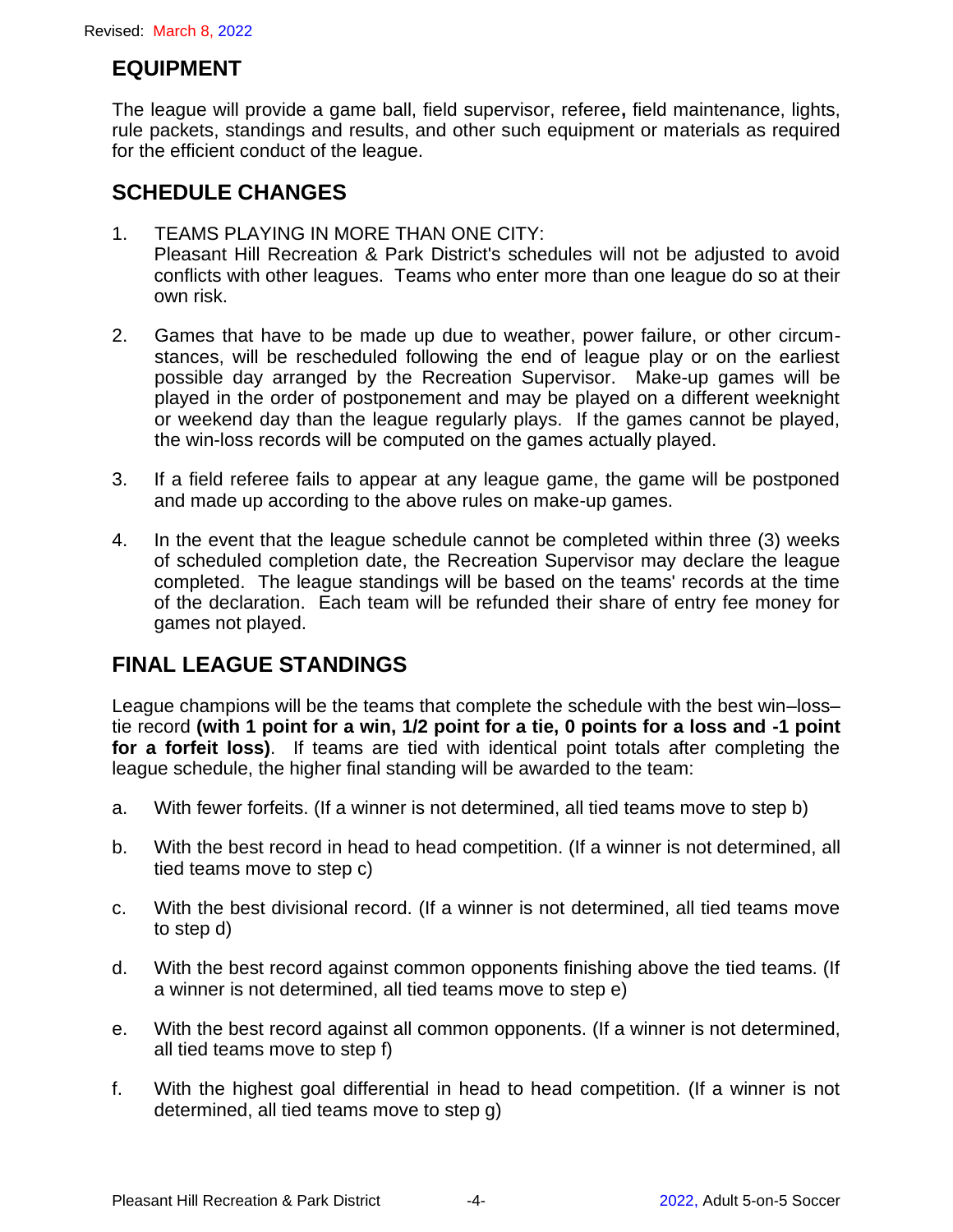- g. With the highest goal differential against divisional opponents. (If a winner is not determined, all tied teams move to step h)
- h. With the highest goal differential against all common opponents. (If a winner is not determined, all tied teams move to step i)
- i. By draw.
- NOTES: The goal differential is calculated by subtracting goals given up from goals scored. In comparing division and conference records or records against common opponents among tied teams, the best won-lost-tied percentage is the deciding factor since teams may have played an unequal number of games.

### **PLAY-OFFS**

Play-offs will be single elimination, unless otherwise noted; number of teams eligible will be determined by the size of each league. Championship games may be scheduled on a different night than the league normally plays.

- 1. A player must play in at least two (2) league games to be eligible for the play-offs.
- 2. Check our sports website [www.pleasanthillrec.com/294](http://www.pleasanthillrec.com/294) after 6:00 p.m., two working days after your league's last game to receive play-off information. Playoffs will be listed on our Sports Phone, **ONLY** if the website is **NOT** working.Pleasant Hill Recreation will **NOT** contact you.

### **SPECIAL INFORMATION**

- 1. The team representative shall be the official representative of the team unless he designates one of the players as a team captain prior to the game. **Only the team representative or his designate may discuss a call or decision made by the referee.**
- 2. The team representative will be responsible to see that all their players know and abide by the rules and regulations as stated in this book, F.I.F.A. rules and the Team and Player Code of Conduct.
- 3. The home team is listed second on the schedule. The home team will always wear white or light colored shirts and kick off to start the game. The visiting team will always wear dark colored shirts **and will choose side to start the game.**
- 4. NO DRINKING of alcoholic beverages is allowed at the facility by players, coaches and team representatives, before, during or after a game.

PENALTY: One team warning, then violators will be removed from the game and reported to the league supervisor.

- 5. ANY PLAYER DISMISSED FROM A GAME IS SUSPENDED FROM PLAY FOR A MINIMUM OF THE NEXT TWO LEAGUE GAMES.
- 6. ANY PLAYER DISMISSED FROM TWO GAMES IS SUSPENDED FROM PLAY FOR THE REMAINDER OF THE SEASON.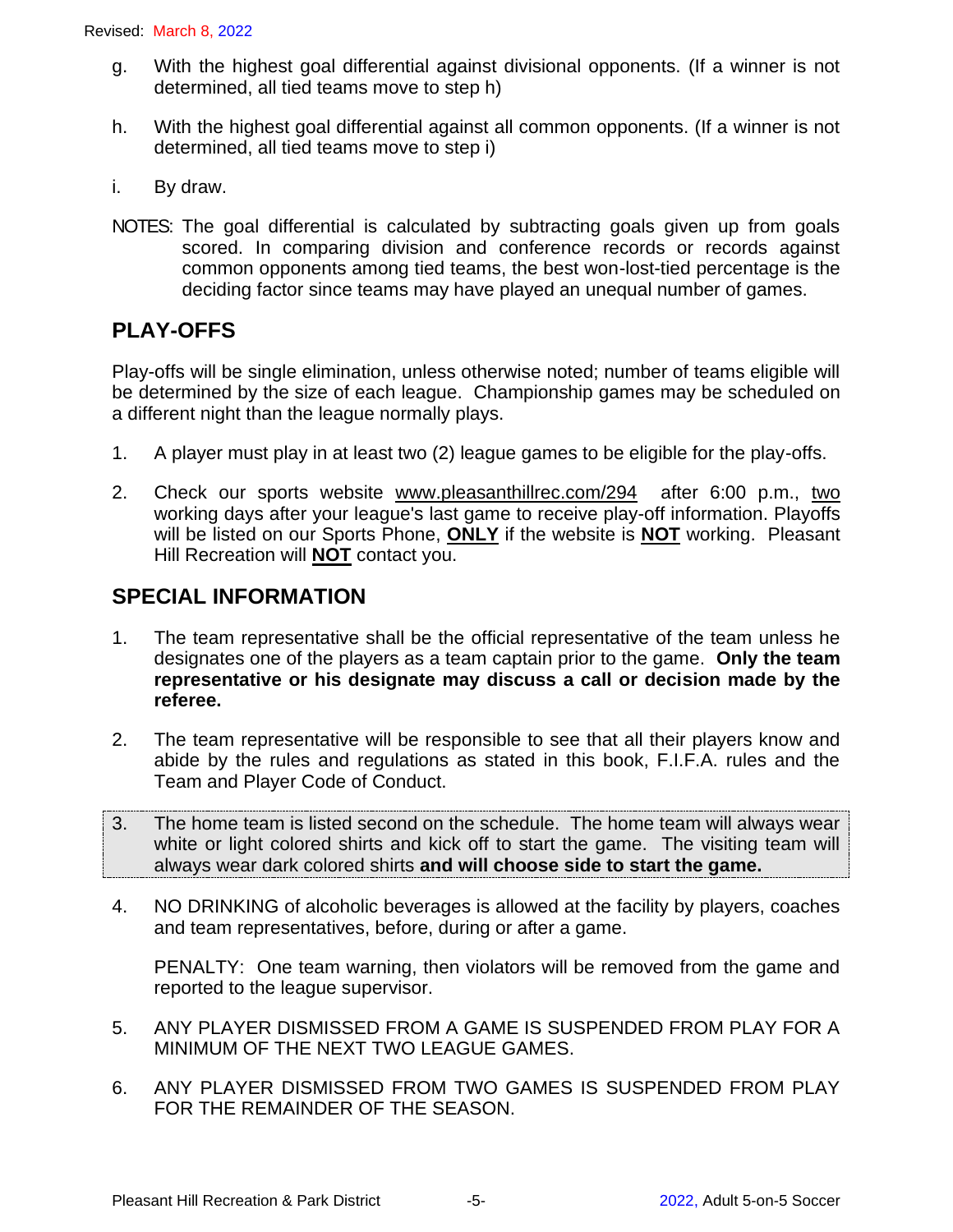- 7. **All dismissed players must leave the field immediately and are required to stay away from all fields until the suspensions are lifted.**
- 8. Any suspension that runs through the last game of the season or beyond, will make the suspended player ineligible for all play-off games.
- 9. **Once a player is suspended, that player is suspended from all games on all teams (including other District leagues) until suspension is lifted.**
- 10. Teams are not to warm-up on the field unless time permits. Warm-ups should occur on the side line areas. If warm-ups interfere with the games in progress, the field supervisor may ask the teams to cease their warm-ups.
- 11. Metal spikes, screw in spikes are NOT permitted. **SHORT rubber astro turf soccer shoes or rubber cleats are recommended and are the only turf shoes permitted. Unless league director says otherwise.**
- 12. A port-a-potty by the field and rest rooms at the Community Center are open for those playing at College Park High School.
- 13. Please pick-up your litter after games to help keep league fees down and to allow our staff more time to prepare the fields.
- 14. **Please leave the field promptly after the last game, for the lights will be turned off five (5) minutes following the game.**
- 15. **To help keep the noise level down at all fields, we are requesting all teams to cut down on unnecessary noise. Although cheering for your team is an important part of the game, consideration must be shown for neighboring residents.**

### **PLAYER CONDUCT**

There is no place in athletic sports for the unethical player. Unsportsmanlike conduct is contrary to the basic principles of athletic sports. The "Player Code of Conduct" was established for the protection of the participants, survival of the sport and continuation of the league. Violation of the "Player Code of Conduct" will not be condoned.

# **S.A.N.C.R.A. – TEAM AND PLAYER CODE OF CONDUCT**

The following "Team and Player Code of Conduct" has been adopted by all participating agencies with S.A.N.C.R.A. and will be strictly enforced. A suspension in one agency is recognized as a suspension in all agencies.

1. NO PLAYER SHALL: At any time lay a hand upon, shove, strike or threaten a referee. Referees are required to immediately suspend player from further play and report such player to the league supervisor. Such player shall remain suspended until his case has been considered by the league supervisor.

MINIMUM PENALTY: Suspension from two league games and placed on probation for remainder of season.

MAXIMUM PENALTY: Suspension for life and/or assault charges filed.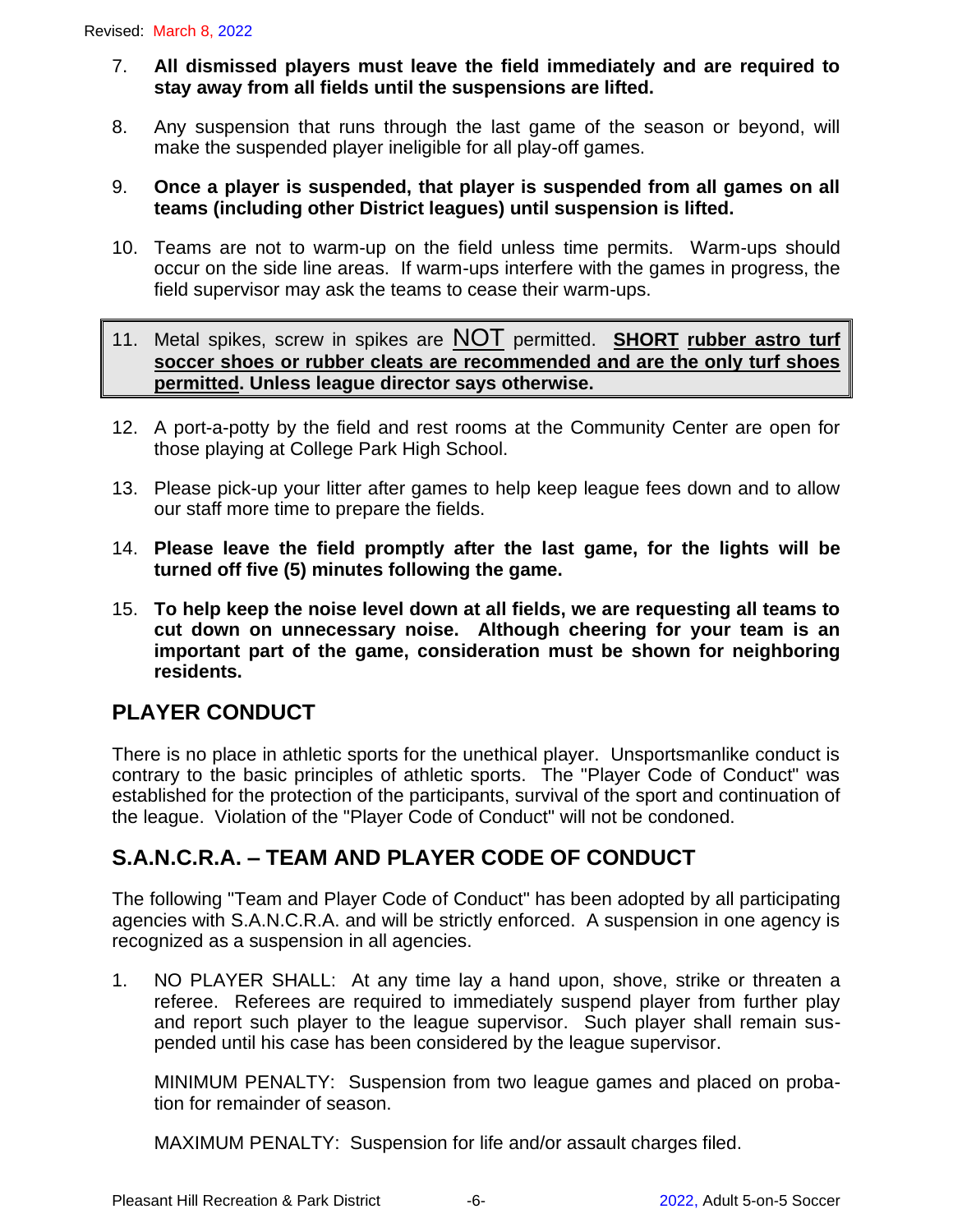2. NO PLAYER SHALL: Refuse to abide by a referee's decision. Referees are required to immediately suspend player from further play and report such player to the league supervisor. Such player shall remain suspended until his case has been considered by the league supervisor.

MINIMUM PENALTY: Suspension from two league games and placed on probation for remainder of season.

MAXIMUM PENALTY: Suspension for the remainder of season.

3. NO PLAYER SHALL: Be guilty of objectionable demonstrations of dissent at referee's decision.

MINIMUM PENALTY: Warning by the referee.

MAXIMUM PENALTY: Removal from the game and suspension for two league games.

4. NO PLAYER SHALL: Discuss with any referee in any manner the decision reached by such referee except the manager or captain.

MINIMUM PENALTY: Warning by the referee.

MAXIMUM PENALTY: Removal from the game and suspension for two league games.

5. NO PLAYER SHALL: Be guilty of using unnecessary rough tactics in the play of the game against the body or person of an opposing player. Referees are required to immediately suspend player from further play and report such player to league supervisor.

MINIMUM PENALTY: Suspension from two league games and placed on probation for remainder of season.

MAXIMUM PENALTY: Suspension for remainder of season, plus two years.

6. NO PLAYER SHALL: Be guilty of physical attack as an aggressor upon any player, referee or spectator. Referees are required to immediately suspend player from further play and report such player to the league supervisor.

MINIMUM PENALTY: Suspension from two league games and placed on probation for remainder of season.

MAXIMUM PENALTY: Suspension for life and/or assault charges filed.

7. NO PLAYER SHALL: Be guilty of an abusive verbal attack upon any player, referee or spectator. Referees are required to immediately suspend player from further play and report such player to the league supervisor. Player shall remain suspended until his case has been considered by the league supervisor.

MINIMUM PENALTY: Suspension from two league games and placed on probation for remainder of season.

MAXIMUM PENALTY: Suspension for remainder of season, plus two years.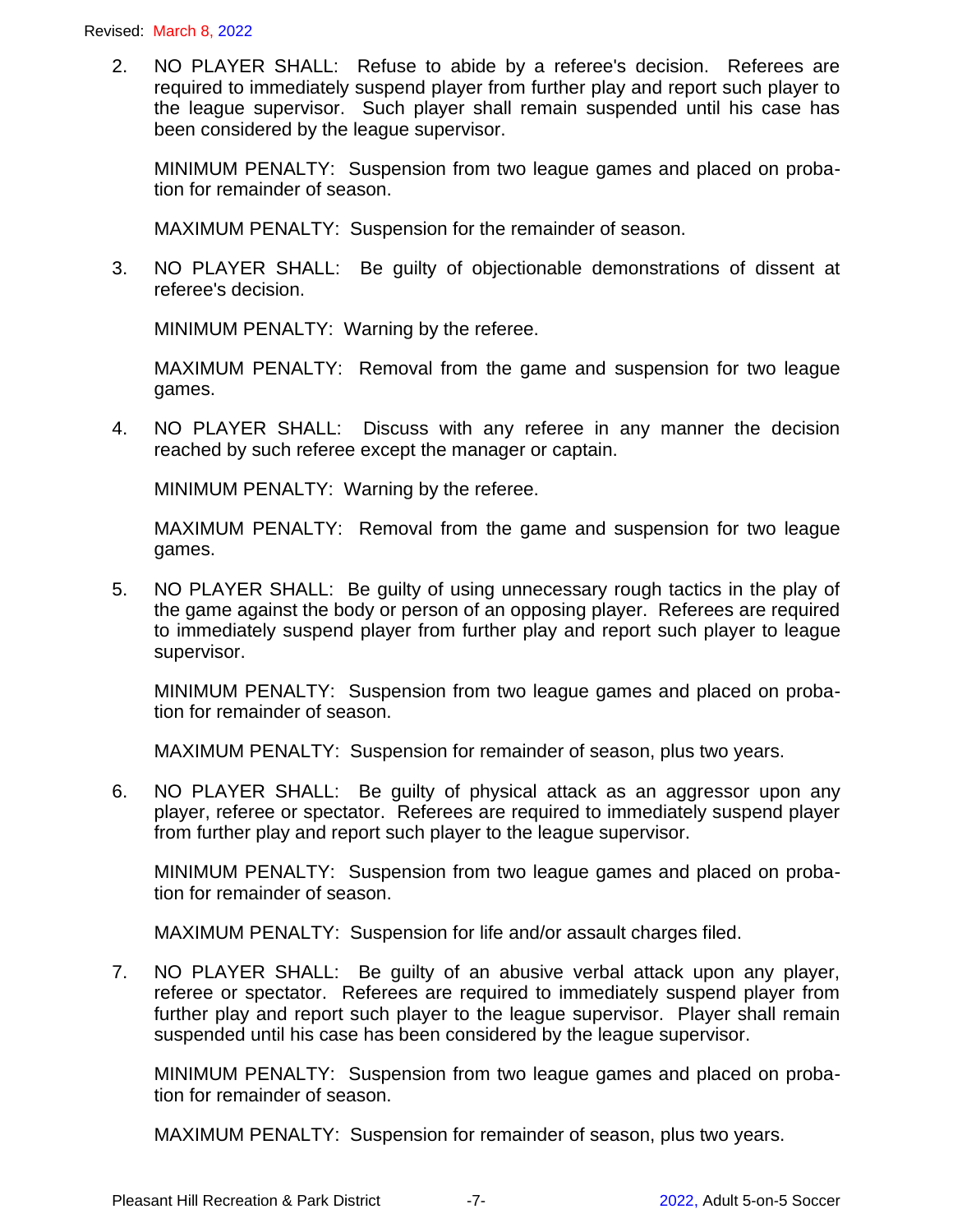8. NO PLAYER SHALL: Appear upon the field of play at any time in an intoxicated condition. Referees are required to immediately suspend player from play and report such player to the league supervisor for further consideration.

MINIMUM PENALTY: Suspension from two league games and placed on probation for remainder of season.

MAXIMUM PENALTY: Suspension for remainder of season.

9. NO PLAYER SHALL: Be guilty of gambling upon any play or the outcome of games with any spectator, player or opponent. Referees are required to report violation of this rule to the league supervisor.

MINIMUM PENALTY: Placed on probation for the remainder of the season.

MAXIMUM PENALTY: Suspension for the remainder of the season.

10. NO PLAYER SHALL: Smoke while coming off, going on the area of play, while on the area of play or on the field.

MINIMUM PENALTY: Warning by the referee.

MAXIMUM PENALTY: Removal from the game and suspension for two league games.

11. THE TEAM IS: Responsible for the conduct of its fans and supporters. If the conduct of its fans and supporters becomes abusive towards opposing team members or any league referees, they place the team in jeopardy of forfeiting the game.

MINIMUM PENALTY: Warning by the referee.

MAXIMUM PENALTY: Forfeiture of the game.

12. NO PLAYER OR TEAM SHALL: Be guilty of REPEATEDLY violating minor league rules or behave in a manner that is disruptive to the smooth operation of the league and who's general conduct is, although not flagrant, undesirable to the standards of the adult sports program.

MINIMUM PENALTY: Placed on probation for the remainder of the season.

MAXIMUM PENALTY: Suspension for remainder of season, plus one full year.

- 13. NO TEAM SHALL: Be guilty of breaking the rules in the "Team and Player Code of Conduct." In any situation where the rules are broken and individual offenders cannot be determined (i.e., a major fight), then the league supervisor can take disciplinary action against the teams as a whole.
- 14. The team and team representative are charged with the responsibility of their team members. Any player who refuses to abide by the penalty levied against him by the referees or District representatives, places his team and team representative in jeopardy of losing the game by forfeiture and suspensions.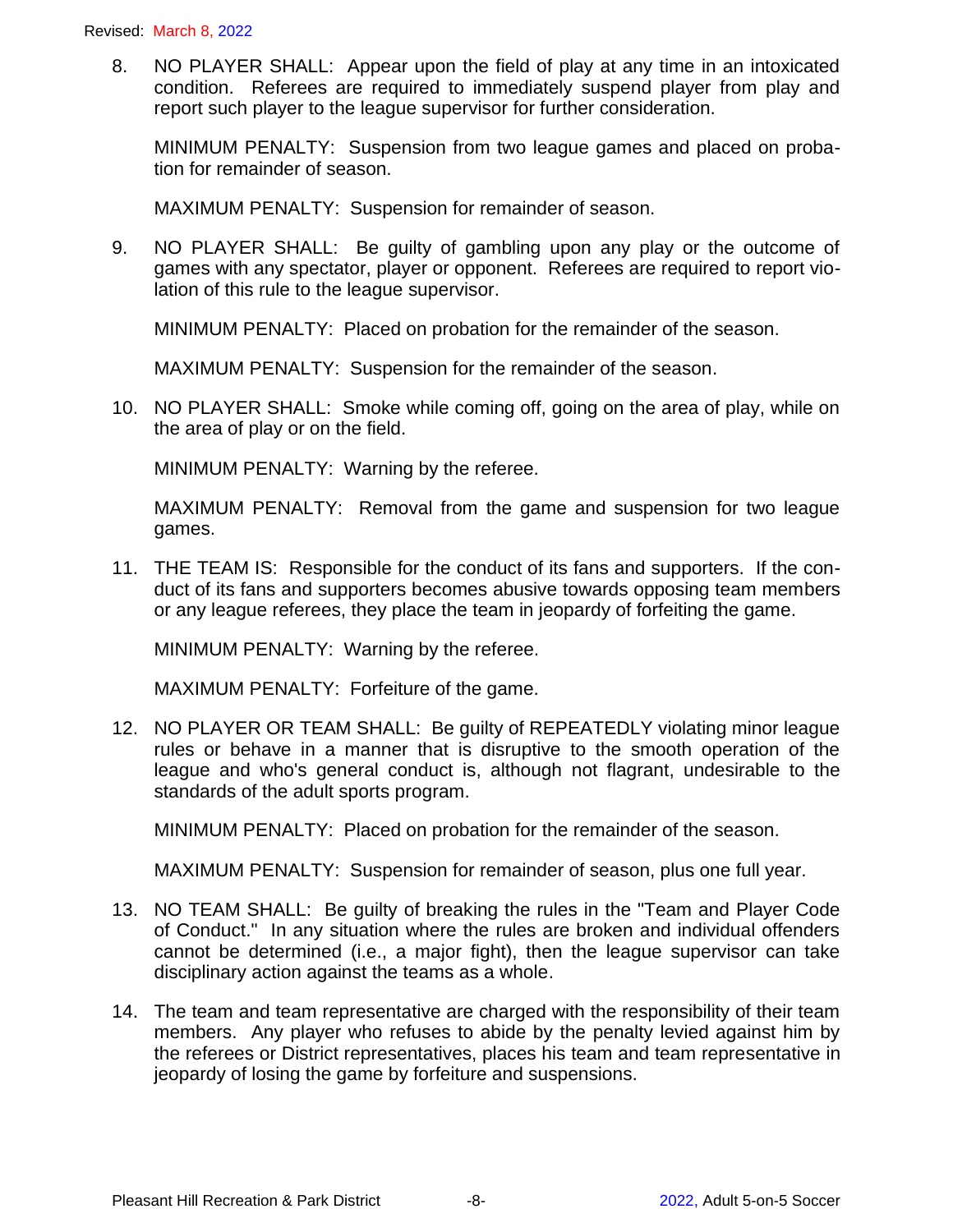### **RULES**

The Pleasant Hill Recreation & Park District Adult Soccer League will follow the International Federation of Football (F.I.F.A.) rules with the following exceptions:

#### **General Guidelines**

**Play to have fun.** Minimize physical contact. Emphasize ball control, passing skills and aerobic fitness over physical strength. Don't shoot at the mini goals with brute force, instead place the balls in the net by showing some team work, using passing and ball control skills. Minimize shots on goal from long distance, they have a tendency to bruise other players. Play fair and don't question the referee's decisions. Referees can only call what they see. If you see something else, trust the referee and not your own instincts.

- 1. All players must wear shin guards. Socks must cover the entire shin guard.
- 2. No casts or splints are allowed on the field. Knee braces must be wrapped.
- 3. The field will be 50 yards long and 35 yards wide, with an eighteen (18) foot arc in front of a 4'x3' goal, and a center line.
- 4. No off-side rule.
- 5. No throw-ins. Kick-ins from sideline instead. Ball must be touching the line. Teams may not score directly from a kick-in. All opposing players must be at least five (5) yards away from the ball until it is in play.
- 6. Corner kicks apply. All opposing players must be at least five (5) yards away from the ball until it is in play. Scoring is allowed from a direct corner kick.
- 7. Goal kicks cannot cross the center line without a second player (from either team) touching the ball first. Infraction results in opposing team restarting play with a kick in from the center line on touch line nearest the infraction.
- 8. **When an official can not determine who touched the ball last prior to it going out of bounds, the official will restart play with a drop ball closest to the area where the ball went out.**
- 9. Goals can only be scored from the attacking half of the field.
- 10. A goal may be scored directly from a kick-off. Kick-offs must go forward.
- 11. Defending halves of the fields are penalty areas. A penalty shot will be awarded for any penalty foul committed inside this part of the field.
- 12. All awarded free kicks (with the exception of penalty kicks) are **indirect** free kicks (must be touched by another player before a goal is scored) and must be taken within 5 seconds.
- 13. When a player is taking an **indirect free kick**, all opposing players must be at least five (5) yards away from the ball until it is in play. The ball shall be deemed in play as soon as it has traveled the distance of its own circumference. If the team taking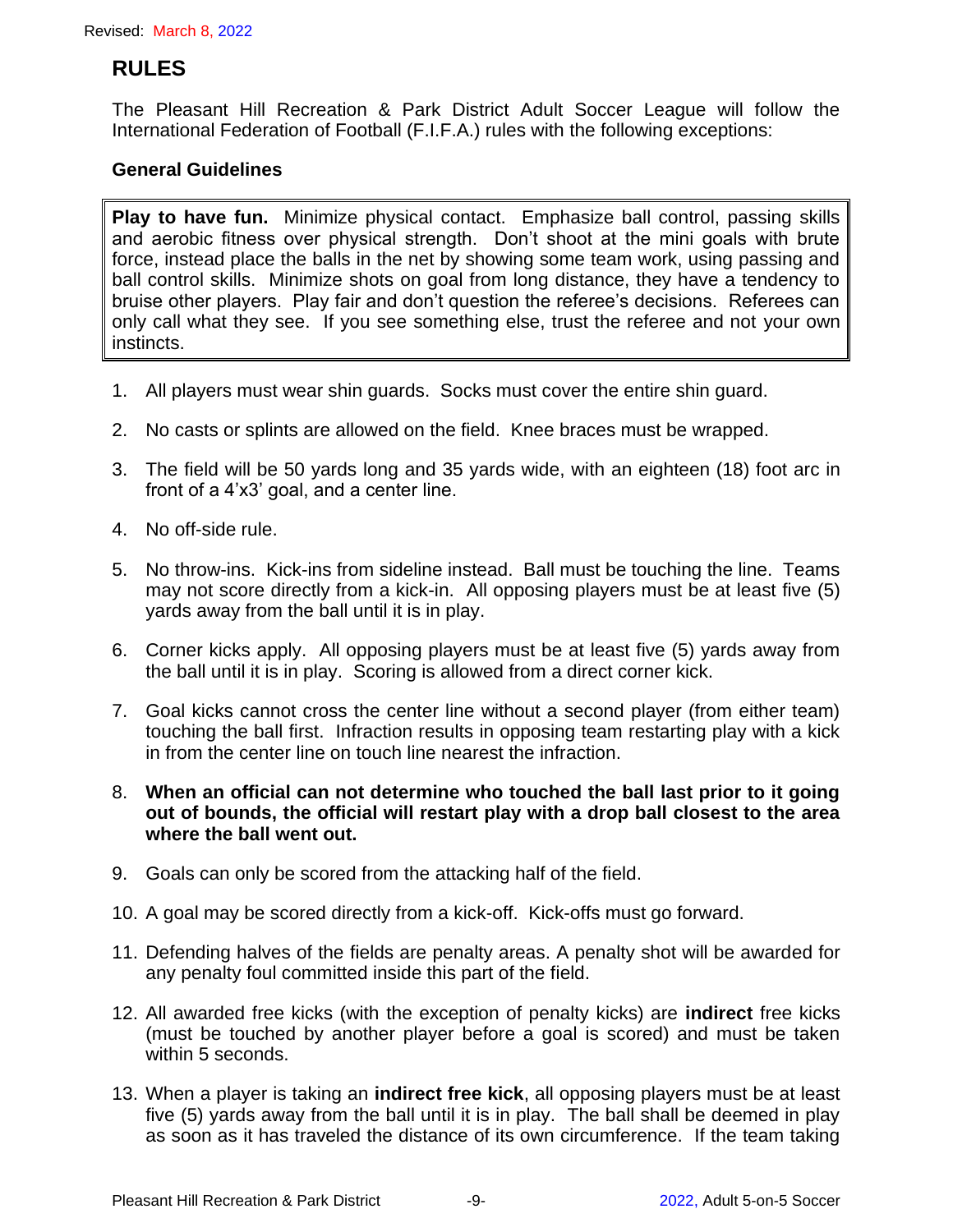the free kick takes more than five seconds to do so, the referee shall award an indirect free kick to the opposing team.

- 14. Penalty shots will be taken from the center spot into an empty goal. At the moment of the kick, all but two defensive players must be inside the defensive half of the field of the player taking the kick and at least five (5) yards away from the ball. The two defensive players may stand behind the goal and ten yards to each side, so the ball may be put back into play easier.If a goal is not scored from the penalty kick (ball does not completely cross the goal line and the plane between the uprights and the cross-bar), the ball will be considered dead and the opposing team will restart the game with a goal kick.
- 15. Any team who takes a shot on goal that misses and travels ten (10) or more yards beyond the end line shall be responsible for the retrieval of the ball. To avoid chasing balls, players should not blast shots towards the goal!

#### **Co-ed Rules ONLY**

- 1. At least two (2) women must be on the team roster.
- 2. Two (2) or more women can be on the field at any time. At least one (1) woman must be on the field at all times.
- 3. No more than three (3) men may be on the field at any time.

# **STARTING AND ENDING GAME**

- 1. The team representative shall give the referee the game card at least ten (10) minutes prior to game time and cooperate in every way with the referee in getting the game started on time and moving it along throughout the playing period. Teams who repeatedly abuse this regulation will be reported to the field and league supervisor.
- 2. All games shall be sixty minutes long (two thirty minute halves, with a five minute half-time).
- 3. If a game is tied during the play-offs, a five player kick-off will be held from the midfield line until a winner is determined.
- 4. Game cards must have each player's **first and last name**. Once the game card has been handed to the referee, it is the official lineup.
- 5. A player arriving late may be added to the game cards.
- 6. GAME TIME IS START TIME. A ten minute grace period will be given to the 6:10 start times ONLY. For all other start times a five minute allowance will be given, but the time spent waiting is taken off game time. After 5 minutes, the game will be called a forfeit. All times are determined by the field supervisor's watch and scoreboard. **Game must start if teams have the minimum number of players required.**
- 7. If a team is behind by five (5) or more goals after the first half, the opposing team can be declared the winner and the game is over. However, the game will continue, up to the time restraint, if the team behind by 5 or more goals decides they want to continue.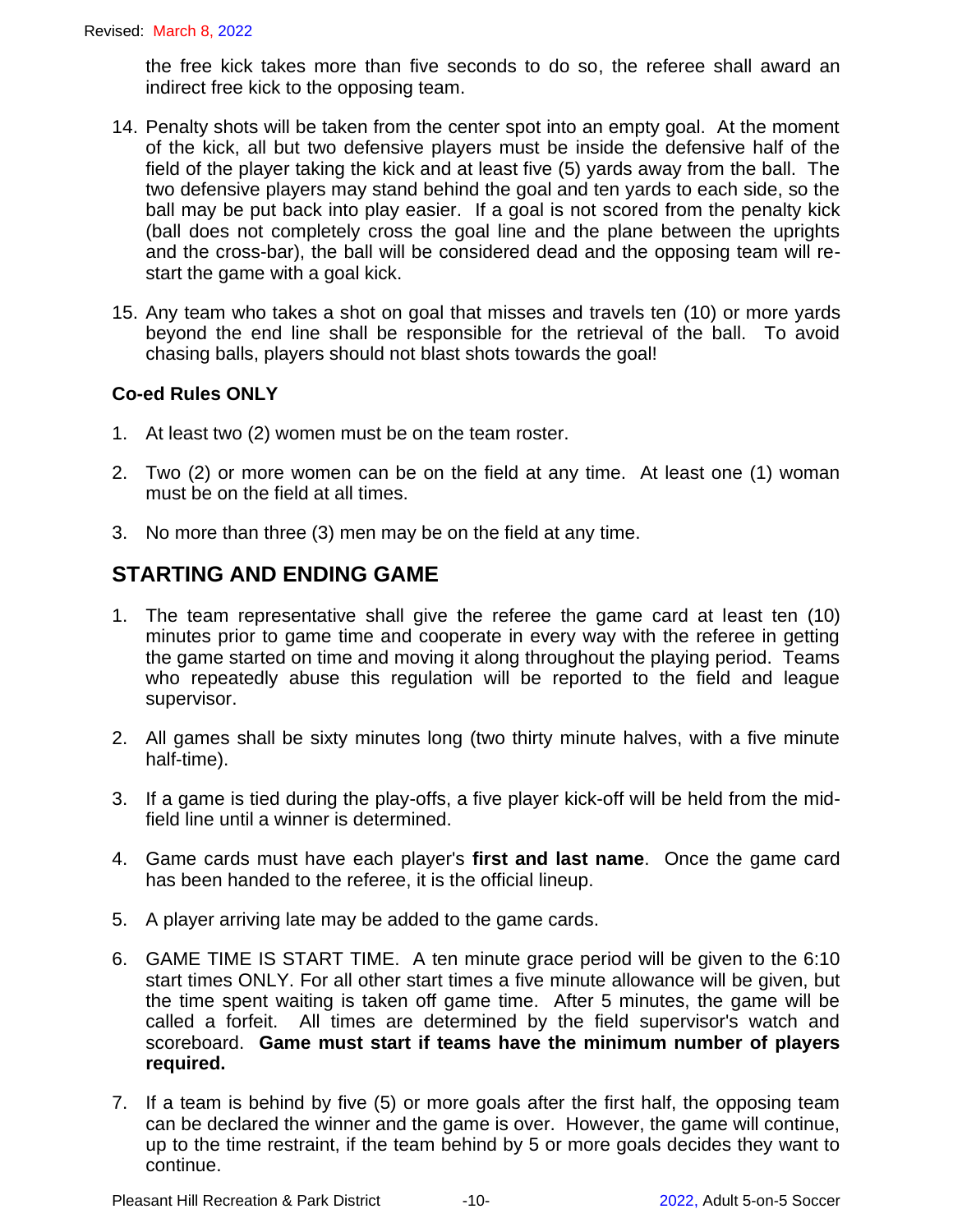# **PLAYERS**

- 1. Any five (5) players may play on the field at any time (no goal keeper).
- 2. Three (3) players are mandatory to start and continue a game. **Game must start if teams have the minimum number of players required.**
- 3. Unlimited flying substitutions (players must enter and exit the field within 10 feet of the centerline).
- 4. All players must be on the team roster.
- **5. The home team will always wear white or light colored shirts and kick off to start the game. The visiting team will always wear dark colored shirts. The home is always listed second on the schedule.**

# **OFFICIATING**

- 1. Referees shall have the authority to suspend or eject a player from a game for any reason.
- 2. Suspended/ejected players may be substituted.
- 3. The player who intentionally commits one of the following twelve infringements:
	- $\bullet$  Kicking or attempting to kick an opponent;
	- $\bullet$  Tripping an opponent;
	- Jumps at or throws themselves upon an opponent;
	- Charges an opponent with the shoulder **(this is a non-contact league)**;
	- Charges an opponent in a violent or dangerous manner;
	- Charges an opponent from behind; this includes attempts to play the ball from between a players legs.
	- Strikes or attempts to strike an opponent or spits at them;
	- ◆ Holds an opponent;
	- pushes an opponent;
	- slides in an attempt to play the ball, whether touching an opponent or not (slide tackle). **Players must remain on their feet at all times**;
	- handles the ball (i.e., carries, strikes or propels the ball with their hand or arm);
	- stands within the eighteen foot goal arc; (players must be moving through the arc.)

shall be penalized by the award of an **indirect free kick** to be taken by the opposing team from the place where the infringement occurred. If a player of the defending team intentionally commits one of the above twelve offenses within their own half of the field, they shall be penalized by a penalty kick, regardless of the position of the ball, as long as it is in play.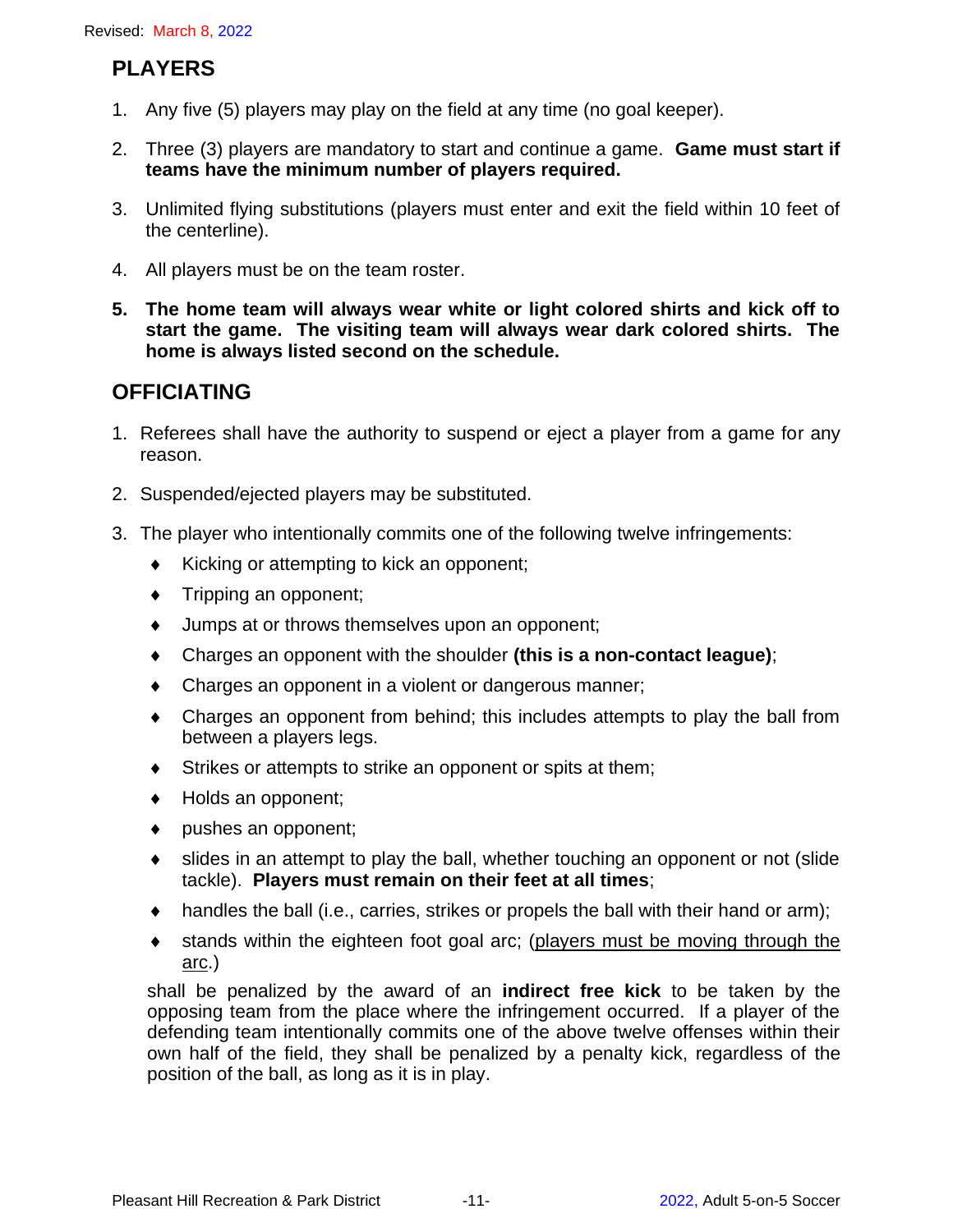#### **Dangerous Play and Obstruction Fouls:**

The following two infringements shall be penalized by the award of an **indirect free kick** to be taken by the opposing team from the place where the infringement occurred:

- 1. Playing in a manner considered by the referee to be dangerous (e.g. high leg kicks and low headers–keep legs and feet below waist level, keep headers perpendicular to the ground).
- 2. When not playing (not in control of) the ball intentionally obstructing an opponent, running between the player and the ball, or interposing the body in such a manner as to prevent an opponent from playing the ball.

#### **A Player Shall be Cautioned If:**

- 1. During a "flying" substitution, they enter the playing field before the player being substituted for has entirely left it, or if they enter the playing field from an incorrect position.
- 2. They infringe persistently the Laws of the Game.
- 3. They demonstrate, by words or actions, dissent from a decision of the referee.
- 4. They are guilty of unsportsmanlike conduct.

The referee **will** suspend (order substitution) a cautioned player **(thus every yellow card)**. Suspended player may return to play (substitute another player) after a minimum of five (5) minutes of cool off period, but only with the referee's permission.

#### **A Player Shall be Ejected from the playing field, if in the Opinion of the Referee They:**

- 1. are guilty of serious foul play.
- 2. are guilty of violent conduct.
- 3. use foul or abusive language.
- 4. are guilty of persisting in misconduct after cautioning.
- 5. Tackling an opponent from behind during an obvious goal scoring opportunity will be penalized by awarding a goal to the team who was tackled and ejection of the player who made the tackle.

#### **(See "Player Code of Conduct")**

Once ejected, the player concerned may not re-enter the game and must leave the field, parking lot and area immediately, and may not return until their suspension is lifted. If the player refuses to leave, the game will be forfeited. Ejected players may be substituted.

#### **The field supervisor must be notified before anyone is ejected from a match.**

**WARNING! Striking a referee in the State of California is a felony crime punishable by fines and jail time.**